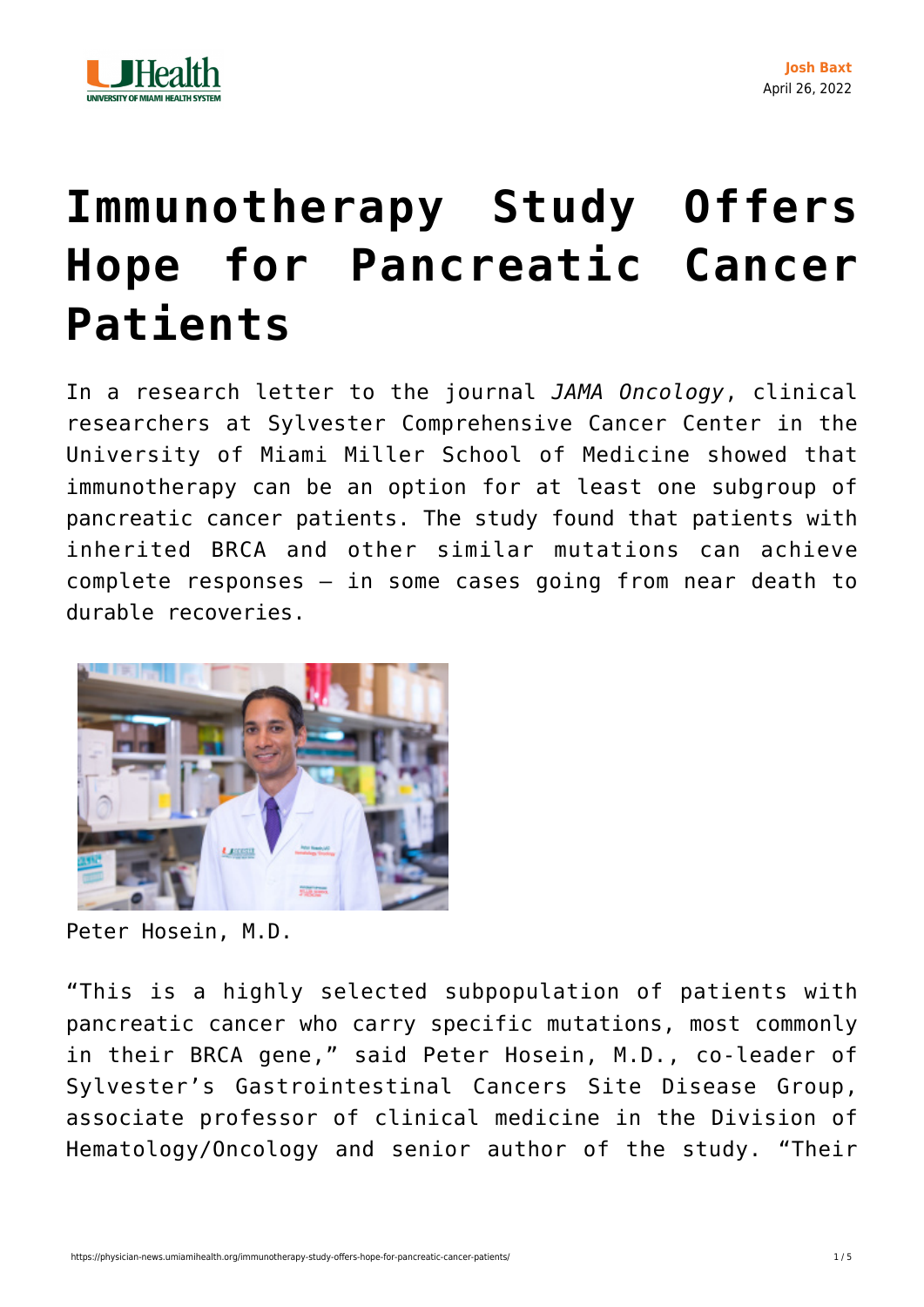

cancers respond to immunotherapy when most pancreatic tumors do not."

Tumors often evade immune system surveillance by sending false signals, essentially telling immune cells they are normal tissue and not cancer. Some immunotherapies thwart this mechanism by blocking these signals and unleashing the immune response. While this approach has been effective in several cancers, it has failed often in pancreatic cancer.

However, in 2017, a single patient with relapsed pancreatic cancer was successfully treated in a large clinical trial called ASCO TAPUR. The patient was selected because of their inherited BRCA mutation, which led to a relatively high tumor mutational burden and other changes that made immunotherapies effective.

"BRCA and RAD51C mutations make tumors genetically unstable, creating abnormal proteins called neoantigens that sensitize the immune system," said Dr. Hosein. "Pancreas cancer is usually immunologically cold — it doesn't generate an immune response. But these mutations, which appear in about 5% of pancreatic cancers, make the tumors immunologically lukewarm and more likely to respond to immunotherapies."

Seeing this success, Dr. Hosein and colleagues embarked on their own small study of 12 patients with BRCA, RAD51C and similar mutations. The drugs were on the market but had not been approved to treat pancreatic cancer, so the researchers had to use them off-label.

All the patients in the study had been treated with chemotherapy and other drugs but had developed resistance.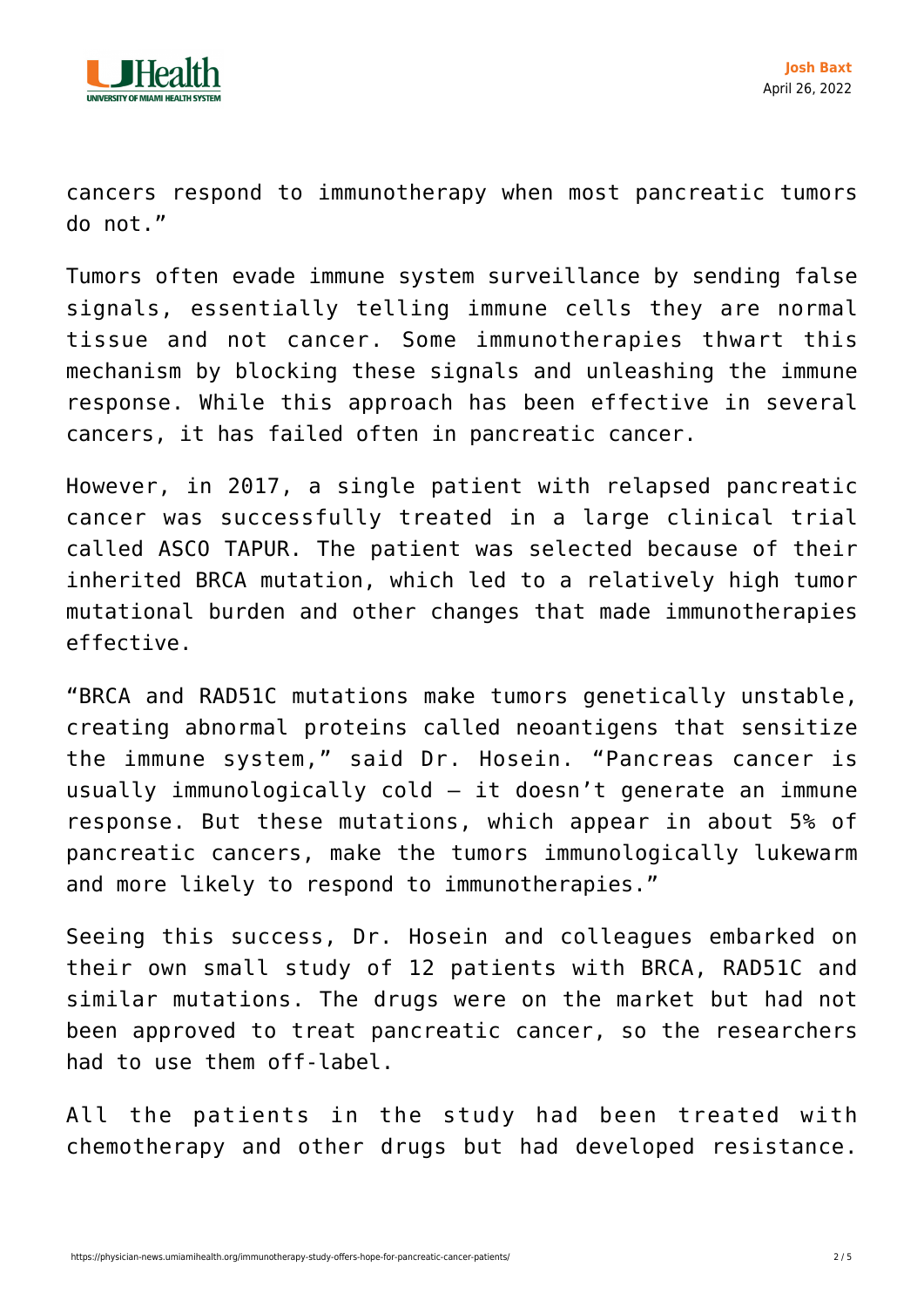

After receiving two different immunotherapies (ipilimumab and nivolumab), four patients had complete responses, one had a partial response, and two had stable disease — an incredible success rate for patients with advanced, treatment-resistant pancreatic cancer.



From left, Peter Hosein, M.D., and Luis Rios

Luis Rios is one of the patients with a complete response. He was diagnosed with pancreatic cancer in July 2017. For two years, his disease was controlled through chemotherapy and other drugs. But by summer 2019, his cancer had become resistant to all treatments, a common occurrence in pancreatic and other tumors.

"We put him back on chemotherapy and he didn't respond at all," said Dr. Hosein. "We tried three different types of very intensive chemotherapies, but his cancer was completely resistant."

Rios was lethargic, losing weight and was taking two powerful opioids to control his pain. But because his tumor had a rare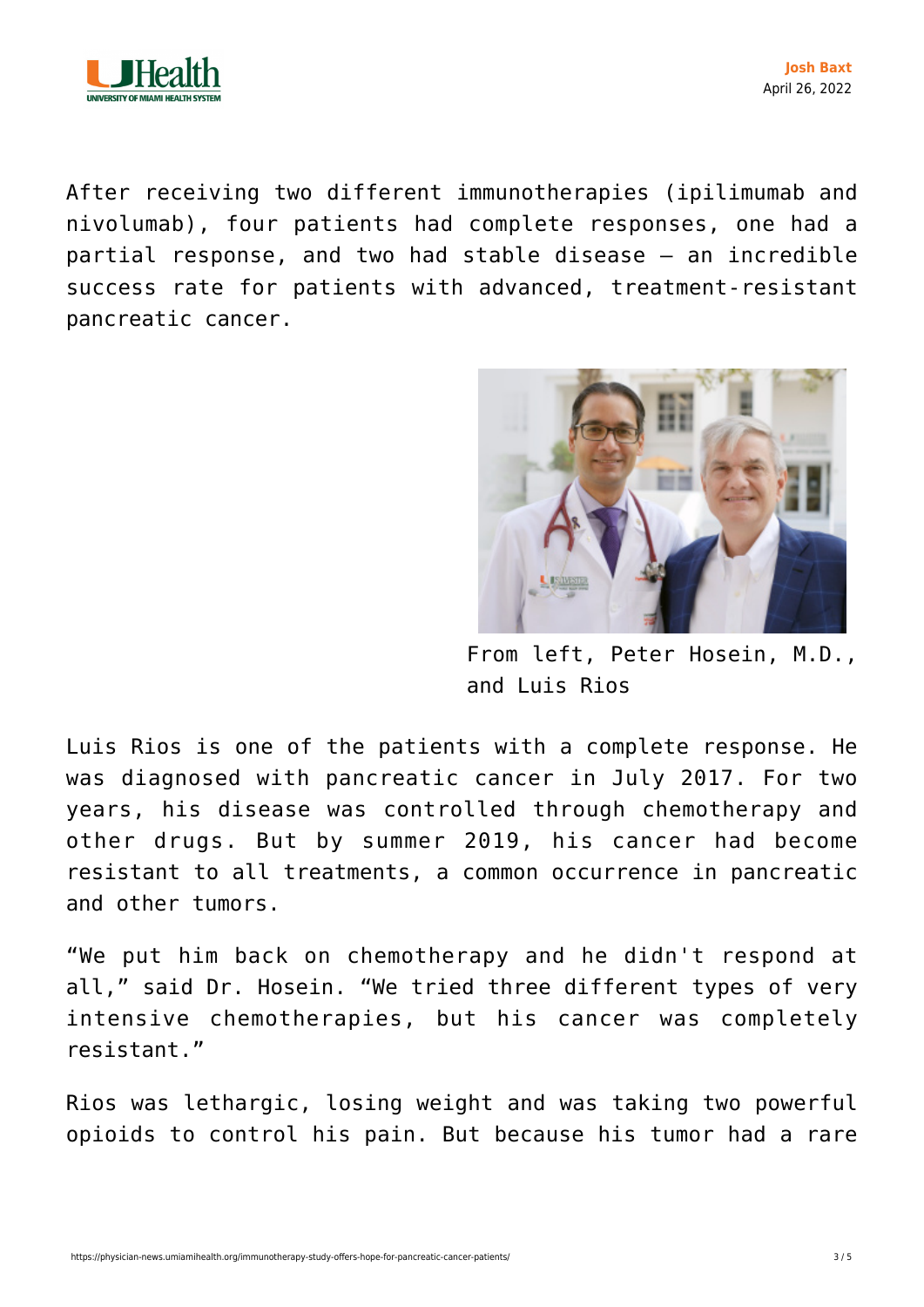

RAD51C mutation, Dr. Hosein thought he might benefit from immunotherapy.



Luis Rios and his wife, Maria Brolley

This good news came with a caveat: Because the treatments were being delivered off-label, insurance would not cover them. Rios paid for his first infusion out of pocket, but it was a good investment. Within two weeks, he was completely off his pain medications and his tumor marker levels had plummeted.

"It was dramatic," said Rios. "Dr. Hosein's colleagues came from all over to look at the blood tests and scans because the improvement after just one session was incredible. I started to feel great again."

After two years of treatment, Rios had no detectable disease. He has now been off treatment for 10 months, with no evidence of cancer recurrence.